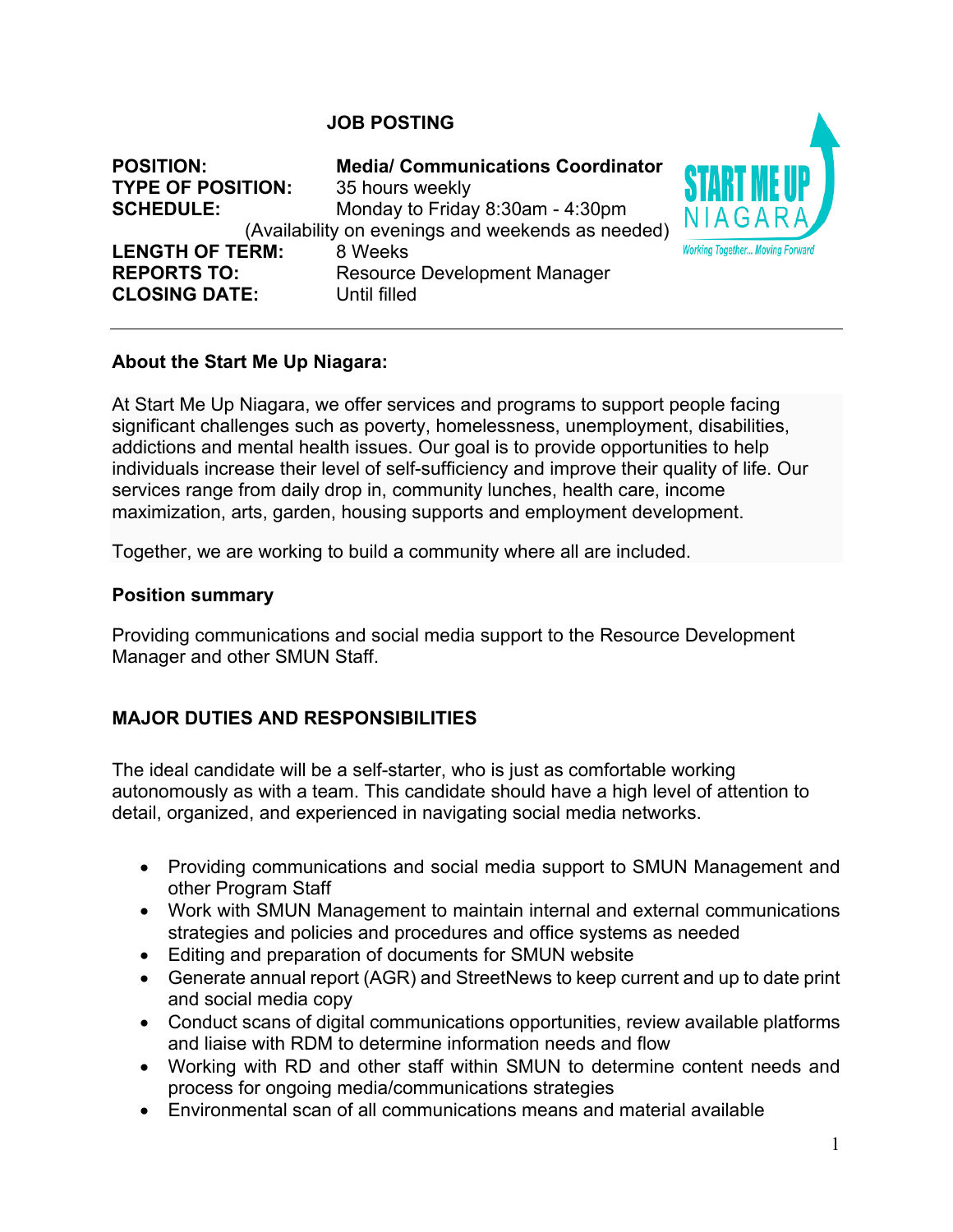- Draft for output of SMUN annual presentation report (digital)
- Draft media/communication material as needed

# **Qualifications and competencies**

- 1. Completed or completing Post-secondary education in Media/ Communications/ PR/ Marketing
- 2. Courses (or proven experience) at an advanced level in Microsoft Office components; Courses in related disciplines considered an asset such as Affinity

### **Requirements:**

- Be very organized with a high attention to detail
- Have experience working in an office environment
- Able to work remotely, in keeping with Public Health Orders
- Experience maintaining social/ media communications systems within a non-profit
- Possess excellent written and oral communication skills including drafting reports, and professional communications
- Possess excellent computer skills and proven competency in using Microsoft Office suite and other PC based graphic output software
- Experience working within marginalized communities and organizations and understanding of mental health issues, history, and protocols
- Demonstrate an ability to work effectively, both independently & as part of a team, in a demanding work environment that experiences pressure
- Experience working with a progressive non-profit organization is an asset
- Share a commitment to SMUN's purpose and to the local community
- Established methods of information dissemination amongst local communities
- Build on skills in the area of community and engagement and data management
- Experience in event advertising
- Knowledge of KPIs and marketing techniques for event management
- Problem solving ability
- A team player
- Skilled in project management
- Tactful and discrete

### **How to Apply:**

Applicants are invited to email a cover letter and resume to  $hr@$  startmeupniagara.ca with the subject line "Media Coordinator".

We thank all applicants, however, only those who are selected for an interview will be contacted.

# **Accommodation**

Accommodation provided during all parts of the hiring process, upon request, to applicants with disabilities. Applicants should make their needs known in advance.